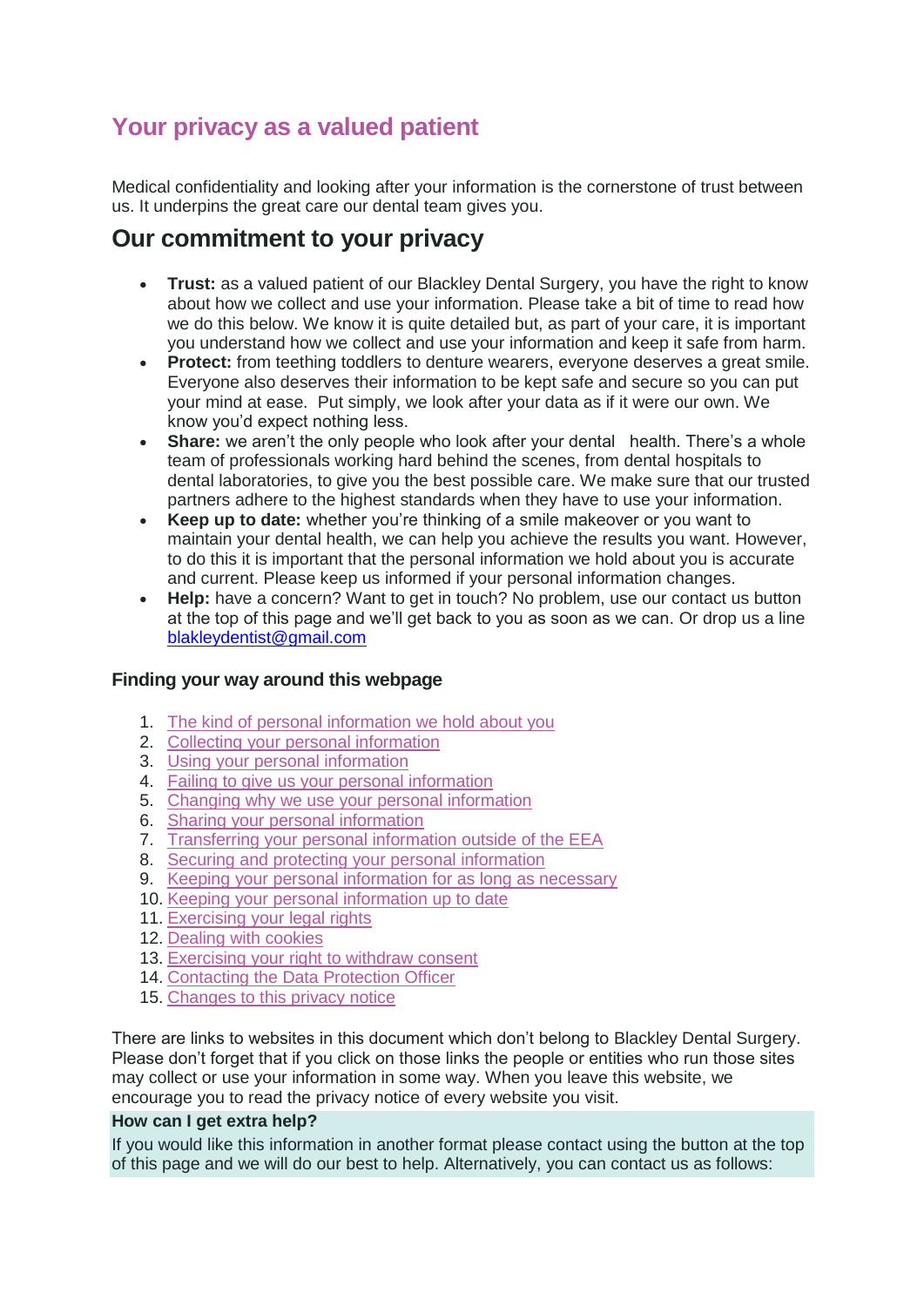Blackley Dental Surgery, 214 Victoria Avenue, Manchester, M9 0RR Telephone: 0161 7401189 E-mail: blackleydentist@gmail.com

### **The kind of personal information we hold about you**

In the table below, we set out the personal information which we collect and use about you. Click on the headings for more details on:

- what we use
- why we use it, and
- the lawful basis for using it.

### **Personal contact details:**

**What we use:** your:

- name (and, if applicable, your previous surname)
- title
- marital status
- address
- telephone number, and
- email address.

**Why we use it:** we do this so that:

- we can:
	- o register you as a patient
	- o contact you in connection with your treatment, and
	- o manage our relationship with you,
- the NHS (in England, Scotland and Wales) or HSC (in Northern Ireland) can contact you to do a survey on your dental or orthodontic experience, such as the NHS Friends and Family Test (the NHS encourages feedback from patients so that it can improve its services). We may gather the results and analyse them rapidly to see if any action is required.

### **What the lawful basis for using it is:**

- for dental and orthodontic treatment and any surveys on such treatment:
	- o the exercise of our legal authority to provide NHS and HSC dental and orthodontic care to you (if your treatment is provided by the NHS or HSC), or
	- o the performance of the contract with you (if your treatment is provided privately), and
- for managing our relationship with you:
	- o it is necessary to comply with a legal obligation (such as when we need to tell you about any changes to these details)
	- o it is necessary for our legitimate interests (to keep our records updated)
- for managing our business and this website (including troubleshooting, data analysis, testing, system maintenance, support, reporting and hosting of data), it is necessary for our legitimate interests (to run our business, provide administration and IT services and network security and to prevent fraud)
- for debt recovery: it is necessary for our legitimate interests (to recover any debts due to us).

| Age and gender details:   |                                        |
|---------------------------|----------------------------------------|
| <b>What we use:</b> your: | What the lawful basis for using it is: |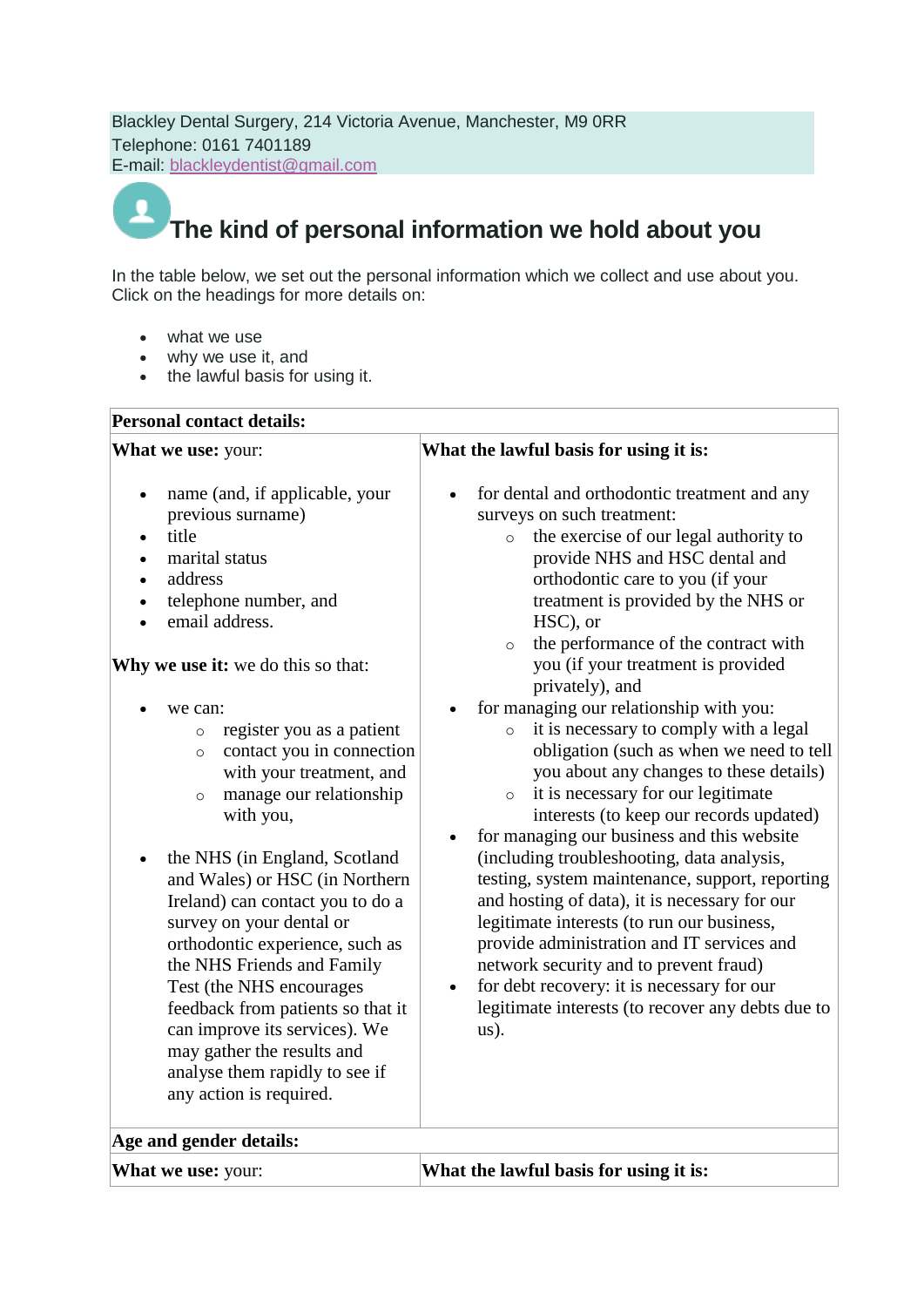| date of birth, and<br>gender<br>Why we use it: we do this:<br>so that we can:<br>register you as a patient,<br>$\circ$<br>and<br>determine your treatment,<br>$\circ$<br>and<br>as an additional identifier to<br>distinguish you from other<br>patients. | the exercise of our legal authority to provide<br>NHS and HSC dental and orthodontic care to<br>you (if your treatment is provided by the NHS<br>or HSC), or<br>the performance of the contract with you (if<br>your treatment is provided privately). |
|-----------------------------------------------------------------------------------------------------------------------------------------------------------------------------------------------------------------------------------------------------------|--------------------------------------------------------------------------------------------------------------------------------------------------------------------------------------------------------------------------------------------------------|
| <b>Username details:</b>                                                                                                                                                                                                                                  |                                                                                                                                                                                                                                                        |
| What we use: your                                                                                                                                                                                                                                         | What the lawful basis for using it is:                                                                                                                                                                                                                 |
| username (such as any name you<br>use on any social media site or<br>on any NHS or HSC website).<br>Why we use it:<br>respond and deal with any<br>queries, comments or feedback<br>that you have.                                                        | the exercise of our legal authority to provide<br>NHS and HSC dental and orthodontic care to<br>you (if your treatment is provided by the NHS<br>or HSC), or<br>the performance of the contract with you (if<br>your treatment is provided privately). |
| <b>Family details:</b>                                                                                                                                                                                                                                    |                                                                                                                                                                                                                                                        |
| What we use:                                                                                                                                                                                                                                              | What the lawful basis for using it is:                                                                                                                                                                                                                 |
| next of kin, and<br>details of any guardians, carers<br>and representatives.<br><b>Why we use it:</b> we do this so that we<br>can:                                                                                                                       | the exercise of our legal authority to provide<br>NHS and HSC dental and orthodontic care to<br>you (if your treatment is provided by the NHS<br>or HSC), or<br>the performance of the contract with you (if<br>your treatment is provided privately). |
| contact them in an emergency,<br>and<br>contact them about your care if<br>they are responsible for looking<br>after you.                                                                                                                                 |                                                                                                                                                                                                                                                        |
| <b>Financial information details:</b>                                                                                                                                                                                                                     |                                                                                                                                                                                                                                                        |
| <b>What we use:</b> if applicable:                                                                                                                                                                                                                        | What the lawful basis for using it is:                                                                                                                                                                                                                 |
| details of any payments you                                                                                                                                                                                                                               | for dental and orthodontic treatment:                                                                                                                                                                                                                  |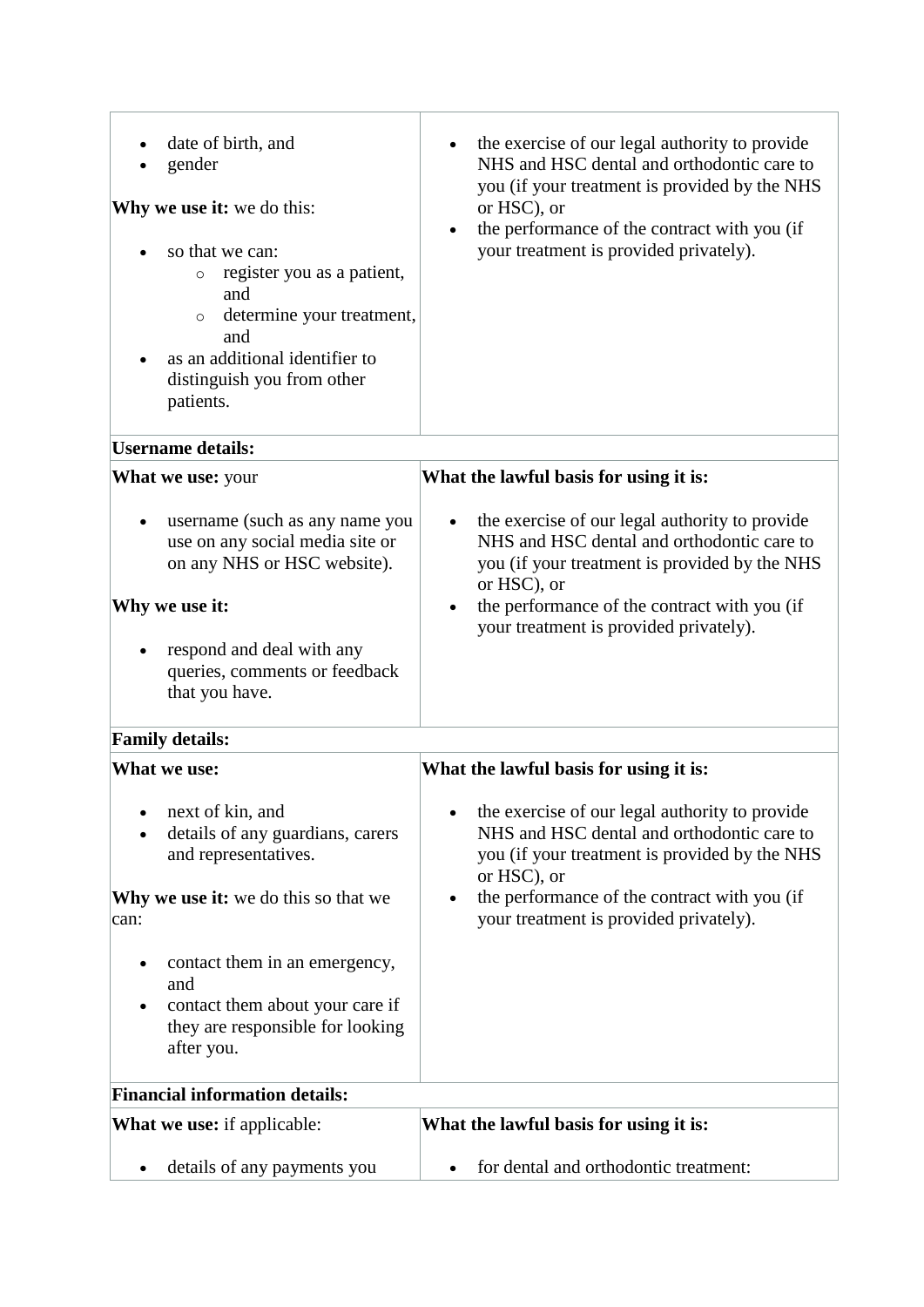| make to us or need to make to us<br>your debit and credit card details,<br>and<br>if applicable, your bank account<br>details<br><b>Why we use it:</b> we do this so that we<br>process any payments you make<br>to us or need to make to us, and<br>recover any debts due to us. | $\bullet$ | the exercise of our legal authority to<br>$\circ$<br>provide NHS and HSC dental and<br>orthodontic care to you (if your<br>treatment is provided by the NHS or<br>HSC), or<br>the performance of the contract with<br>$\circ$<br>you (if your treatment is provided<br>privately), and<br>for debt recovery: it is necessary for our<br>legitimate interests (to recover any debts due to                                          |
|-----------------------------------------------------------------------------------------------------------------------------------------------------------------------------------------------------------------------------------------------------------------------------------|-----------|------------------------------------------------------------------------------------------------------------------------------------------------------------------------------------------------------------------------------------------------------------------------------------------------------------------------------------------------------------------------------------------------------------------------------------|
| <b>Benefits and exemptions details:</b>                                                                                                                                                                                                                                           |           |                                                                                                                                                                                                                                                                                                                                                                                                                                    |
| What we use: if applicable:                                                                                                                                                                                                                                                       |           | What the lawful basis for using it is:                                                                                                                                                                                                                                                                                                                                                                                             |
| details of any benefits you<br>receive<br>details of any exemptions you<br>rely on, and<br>National Insurance number.<br><b>Why we use it:</b> we do this so that we<br>apply any reductions to the cost<br>of your treatment, and<br>recover any debts due to us.                |           | for dental and orthodontic treatment:<br>the exercise of our legal authority to<br>$\circ$<br>provide NHS and HSC dental and<br>orthodontic care to you (if your<br>treatment is provided by the NHS or<br>HSC), or<br>the performance of the contract with<br>$\circ$<br>you (if your treatment is provided<br>privately), and<br>for debt recovery: it is necessary for our<br>legitimate interests (to recover any debts due to |
| <b>Images from CCTV:</b>                                                                                                                                                                                                                                                          |           |                                                                                                                                                                                                                                                                                                                                                                                                                                    |
| <b>What we use:</b> if applicable:                                                                                                                                                                                                                                                |           | <b>What the lawful basis for using it is:</b> it is<br>necessary for our legitimate interests (see<br>the reasons in the column to the left).                                                                                                                                                                                                                                                                                      |
|                                                                                                                                                                                                                                                                                   |           | $\alpha(s)$ .<br>$\alpha(s)$ .<br>images of you on any CCTV system.<br>Why we use it: we do this so that we can:                                                                                                                                                                                                                                                                                                                   |

- reduce crime
- protect our premises, and
- ensure the safety of all our staff, patients and visitors.

(You will always see signs when we operate a CCTV system)

| <b>IP</b> address:                         |                                                     |
|--------------------------------------------|-----------------------------------------------------|
| What we use:                               | <b>What the lawful basis for using it is:</b> it is |
|                                            | necessary for our legitimate interests (see         |
| your Internet Protocol (IP) address if you | the reasons in the column to the left).             |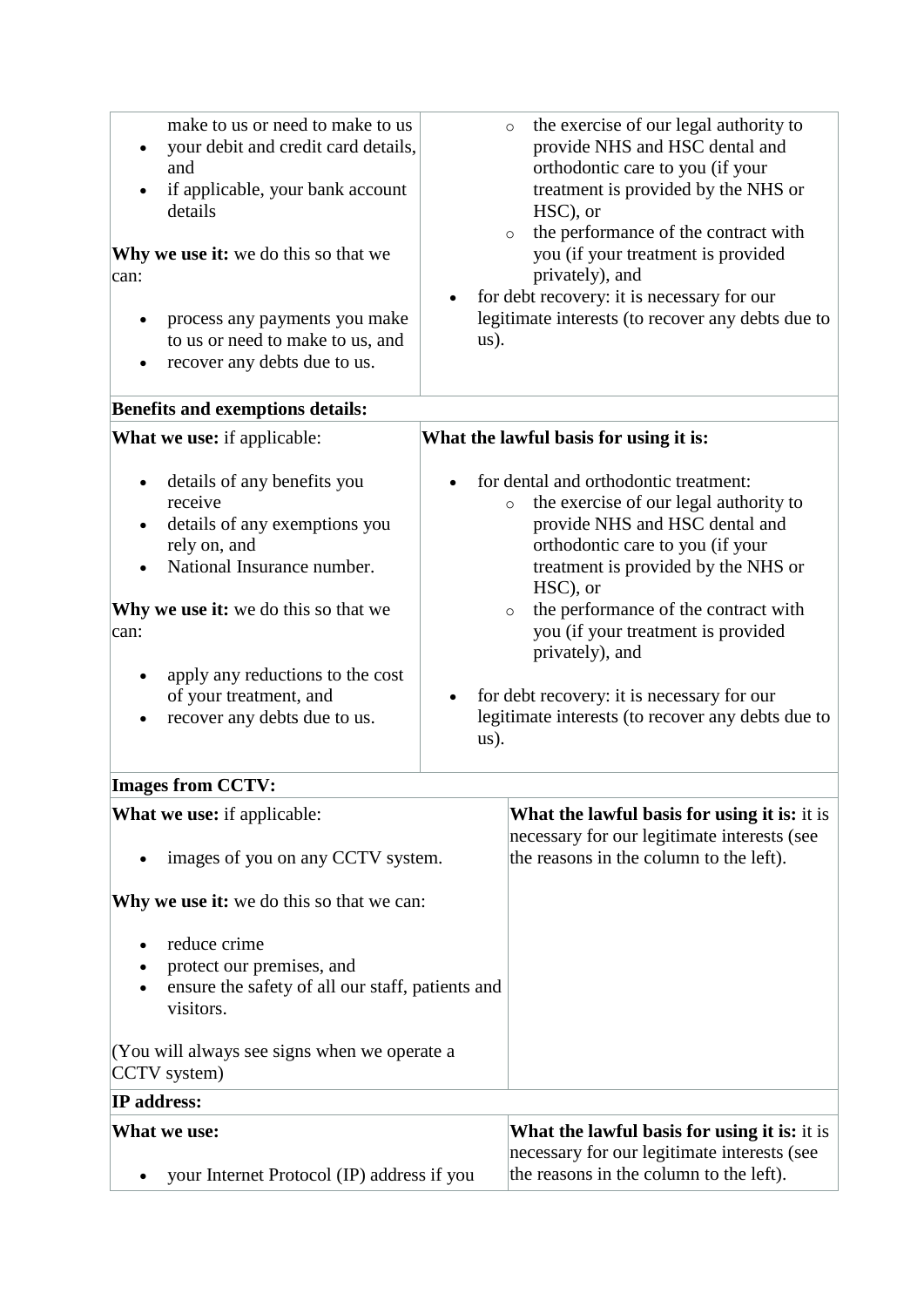| visit our website.                                                                                                                                                                           |                                                                                                        |
|----------------------------------------------------------------------------------------------------------------------------------------------------------------------------------------------|--------------------------------------------------------------------------------------------------------|
| <b>Why we use it:</b> we do this so that we can:                                                                                                                                             |                                                                                                        |
| understand the types of patients who need<br>dental and orthodontic treatment<br>keep our website updated and relevant, and<br>develop our business and to inform our<br>marketing strategy. |                                                                                                        |
| Any other personal information:                                                                                                                                                              |                                                                                                        |
| What we use:                                                                                                                                                                                 | <b>What the lawful basis for using it is:</b> it is<br>necessary for our legitimate interests (see the |
| any communication with us where you<br>let us have your personal information.                                                                                                                | reasons in the column to the left).                                                                    |
| Why we use it:                                                                                                                                                                               |                                                                                                        |
| respond and deal with to any queries,<br>comments or feedback that you have.                                                                                                                 |                                                                                                        |

In the table below, we set out the 'special categories' of more sensitive personal information which we collect and use about you.

The following are 'special categories' of more sensitive personal information: race, ethnic origin, politics, religion, trade union membership, genetics, biometrics (where used for ID purposes), health, sex life, sexual orientation, offences (including alleged offences), criminal proceedings, outcomes and sentences.

This type of personal information is given more protection in law. This means that we have to have a further legal basis for collecting and using it.

In the table below, we set out the personal information and sensitive personal information which we collect and use about you. Click on the headings for more details on:

- what we use
- why we use it, and
- the lawful basis for using it.

| Details on your ethnicity:                                                                                                                                                                                                                                                                                                                                                                                        |                                                                                                                                                                                                                                                                                                                                              |  |
|-------------------------------------------------------------------------------------------------------------------------------------------------------------------------------------------------------------------------------------------------------------------------------------------------------------------------------------------------------------------------------------------------------------------|----------------------------------------------------------------------------------------------------------------------------------------------------------------------------------------------------------------------------------------------------------------------------------------------------------------------------------------------|--|
| <b>What we use:</b> on the relevant NHS or HSC<br>form, what ethnic group you belong to (unless<br>you don't want to let us have these details):<br>white British<br>white Irish<br>$\bullet$<br>other white background<br>$\bullet$<br>white and black Caribbean<br>white and black African<br>$\bullet$<br>white and Asian<br>other mixed background<br>$\bullet$<br>Asian or Asian British Indian<br>$\bullet$ | <b>What the lawful basis for using it is:</b> it is<br>necessary to comply with a legal obligation to<br>which we are subject under the Equality Act<br>2010 (and related laws).<br>The further lawful basis for processing this<br>more sensitive personal information is that it is<br>necessary for the management of the NHS and<br>HSC. |  |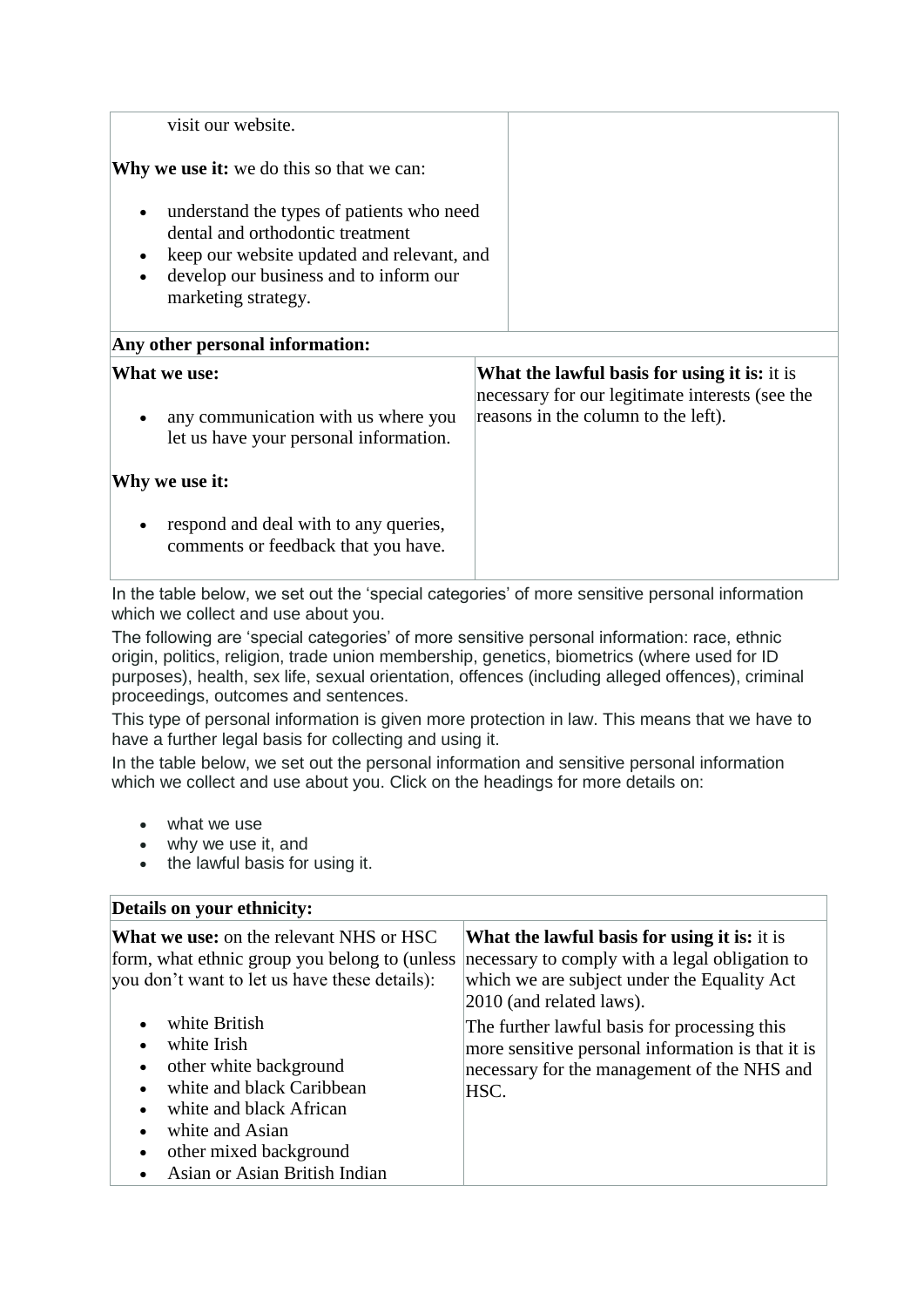| Asian or Asian British Pakistani<br>$\bullet$<br>Asian or Asian British Bangladeshi<br>$\bullet$<br>other Asian background<br><b>Black or Black British Caribbean</b><br><b>Black or Black British African</b><br>other black background<br>Chinese, or<br>any other ethnic group.                                                                                                                                                                                                                                                            |                                        |                                                                                                                                                                                                                                                                                                                                       |
|-----------------------------------------------------------------------------------------------------------------------------------------------------------------------------------------------------------------------------------------------------------------------------------------------------------------------------------------------------------------------------------------------------------------------------------------------------------------------------------------------------------------------------------------------|----------------------------------------|---------------------------------------------------------------------------------------------------------------------------------------------------------------------------------------------------------------------------------------------------------------------------------------------------------------------------------------|
| <b>Why we use it:</b> we do this so that we can:                                                                                                                                                                                                                                                                                                                                                                                                                                                                                              |                                        |                                                                                                                                                                                                                                                                                                                                       |
| understand your cultural, religious and<br>$\bullet$<br>language needs,<br>identify any patients at risk, and<br>comply with the law which gives<br>public authorities a duty to promote<br>race equality                                                                                                                                                                                                                                                                                                                                     |                                        |                                                                                                                                                                                                                                                                                                                                       |
| Details on your sexual orientation:                                                                                                                                                                                                                                                                                                                                                                                                                                                                                                           |                                        |                                                                                                                                                                                                                                                                                                                                       |
| What we use: sexual orientation, if your<br>dental or orthodontic team decides to collect<br>and use details on lesbian, gay and bisexual<br>(LGB) individuals.<br>Why we use it: we do this so that we can:<br>demonstrate the provision of equitable<br>$\bullet$<br>access for LGB individuals,<br>have a better understanding of the<br>$\bullet$<br>impact of inequalities on health and<br>care outcomes for LGB individuals,<br>and<br>identify any health risks at a<br>population level.                                             |                                        | What the lawful basis for using it is: it is<br>necessary to comply with a legal obligation to<br>which we are subject under the Equality Act<br>2010 (and related laws).<br>The further lawful basis for processing this<br>more sensitive personal information is that it is<br>necessary for the management of the NHS and<br>HSC. |
| Details on your religion or philosophical beliefs:                                                                                                                                                                                                                                                                                                                                                                                                                                                                                            |                                        |                                                                                                                                                                                                                                                                                                                                       |
| <b>What we use: if</b>                                                                                                                                                                                                                                                                                                                                                                                                                                                                                                                        | What the lawful basis for using it is: |                                                                                                                                                                                                                                                                                                                                       |
| applicable, details of<br>your religious beliefs or<br>the exercise of our legal authority to provide NHS and HSC<br>$\bullet$<br>philosophical beliefs<br>dental and orthodontic care to you (if your treatment is<br>where this is relevant to<br>provided by the NHS or HSC), or<br>your dental and<br>the performance of the contract with you (if your treatment is<br>$\bullet$<br>orthodontic care, such as<br>provided privately), and<br>if you are fasting<br>For both circumstances above, the further lawful basis for processing |                                        |                                                                                                                                                                                                                                                                                                                                       |

this more sensitive personal information is that it is necessary for your dental and orthodontic treatment and the administration of it. **Dental records:**

| <b>What we use: as applicable:</b> | What the lawful basis for using it is: |
|------------------------------------|----------------------------------------|
|------------------------------------|----------------------------------------|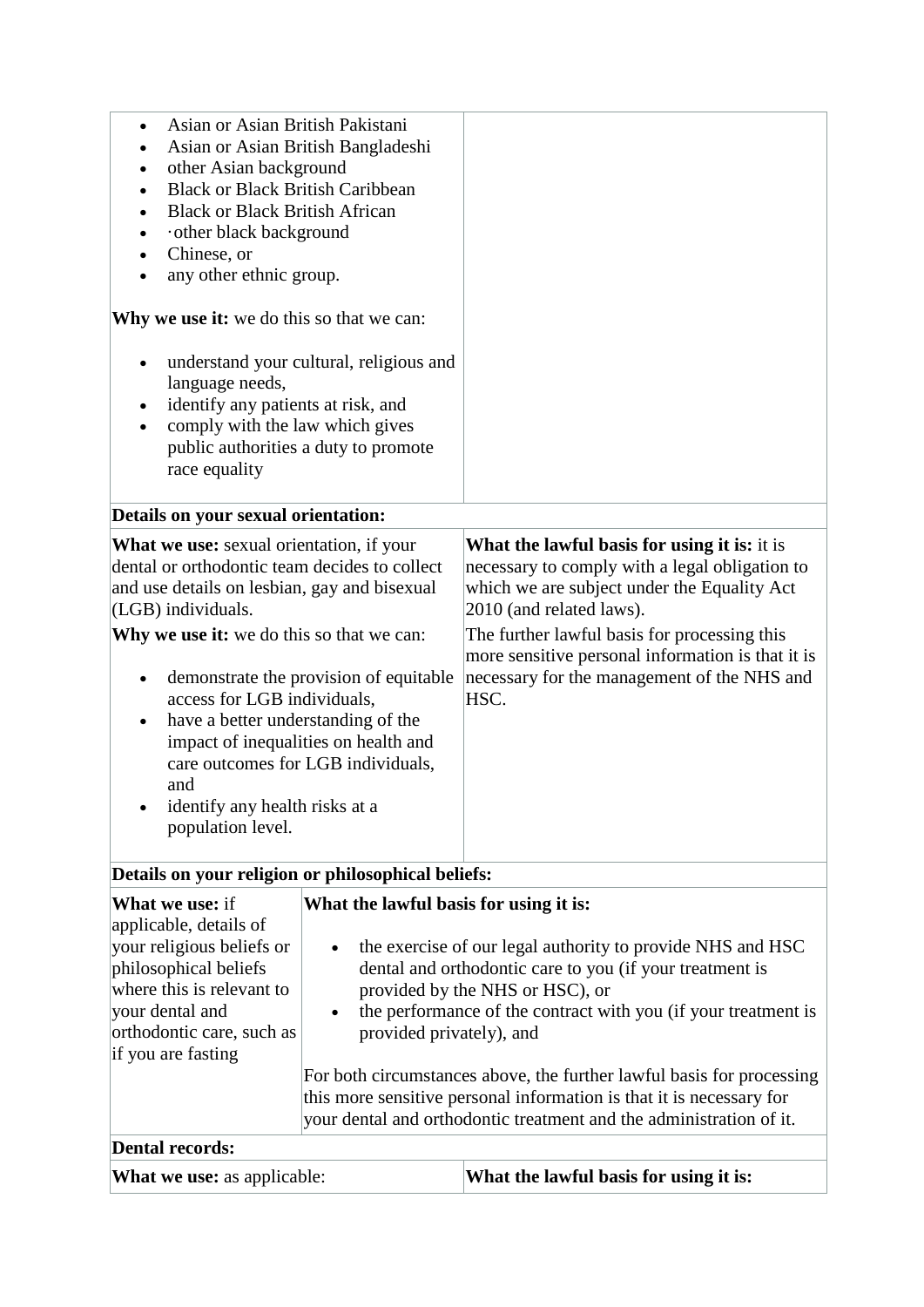- NHS forms and HSC forms including consent forms and prescription forms
- mydentist forms such as our medical history form
- details on any treatments received or ongoing
- details on any allergies
- details on any medicines and reactions to medications in the past
- details on any known long-term conditions, such as diabetes or asthma
- any sedation records
- any medical test results
- any investigation reports
- any lifestyle information which is clinically relevant
- details on whether you are a nursing mother or expectant mother
- any consultation notes, which your dentist takes during an appointment
- any hospital admission records. including the reason you were admitted to hospital
- any hospital discharge records, which will include the results of treatment and whether any follow-up appointments or care are required
- any radiographs (usually better known as x-rays)
- any photographs
- any study models (also known as study models, dental casts, diagnostic casts or dental impressions)
- any statements of conformity (such as when a custom-made medical device is made for you), and
- any audio or visual recordings of consultations (this would only ever be done with your explicit consent).

**Why we use it:** we do this so that we can:

- understand your clinical needs, and
- provide you with any necessary or desirable dental or orthodontic treatment.
- the exercise of our legal authority to provide NHS and HSC dental and orthodontic care to you (if your treatment is provided by the NHS or HSC), or
- the performance of the contract with you (if your treatment is provided privately), and

For both circumstances above, the further lawful basis for processing this more sensitive personal information is that it is necessary for your dental and orthodontic treatment and the administration of it.

### **NHS, CHI or HSC number:**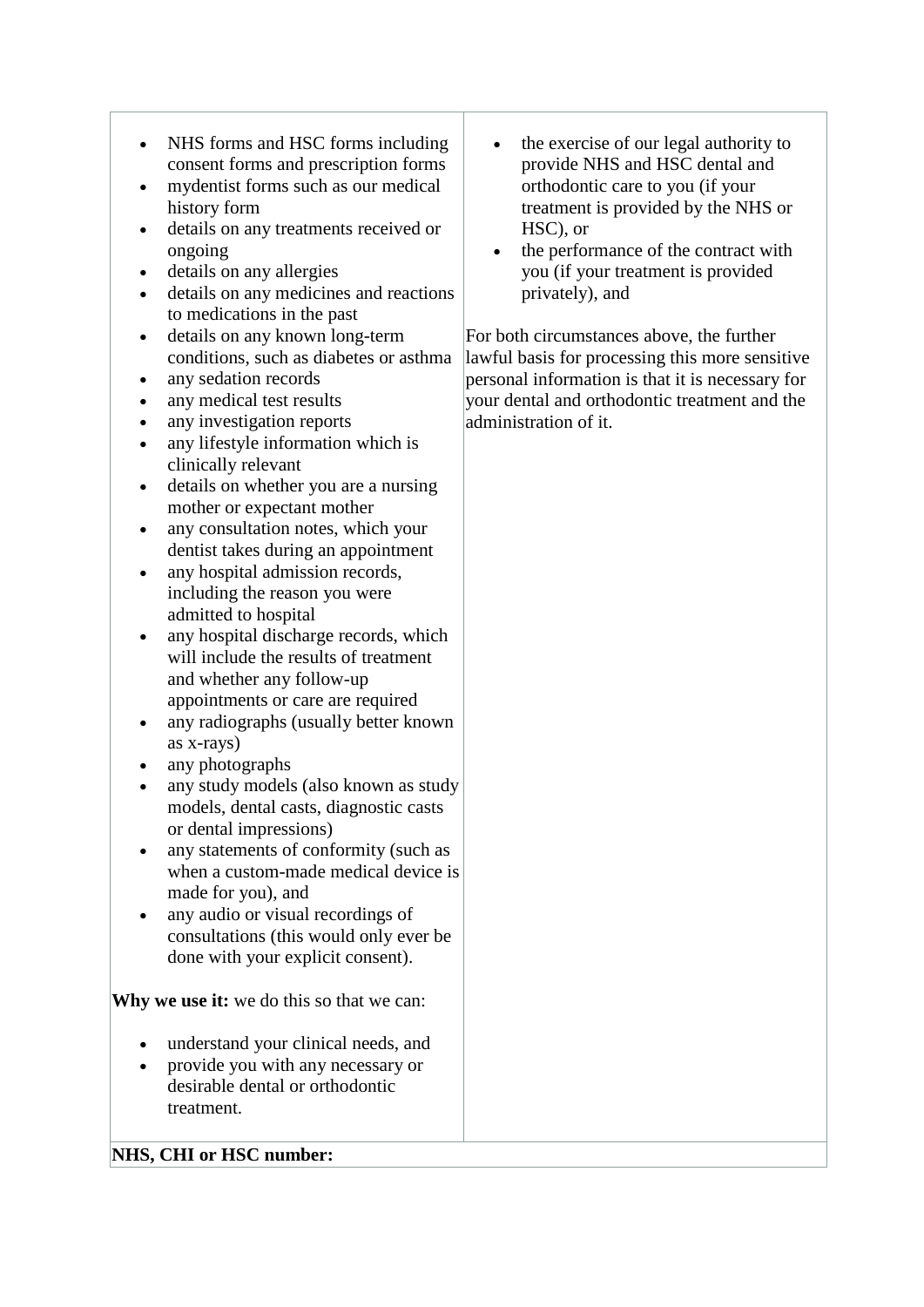| <b>What we use:</b> as applicable:                                                                                                                                                                                                                                                                                                              | What the lawful basis for using it is:                                                                                                                                                                                                                                                                                                                                                                                                                                                             |  |
|-------------------------------------------------------------------------------------------------------------------------------------------------------------------------------------------------------------------------------------------------------------------------------------------------------------------------------------------------|----------------------------------------------------------------------------------------------------------------------------------------------------------------------------------------------------------------------------------------------------------------------------------------------------------------------------------------------------------------------------------------------------------------------------------------------------------------------------------------------------|--|
| your NHS number (in England<br>$\bullet$<br>and Wales)<br>CHI number (in Scotland)<br>$\bullet$<br>HSC number (in Northern)<br>$\bullet$<br>Ireland), and<br>any other patient ID number.<br>$\bullet$<br><b>Why we use it:</b> we do this so that we<br>can match you to your dental,<br>orthodontic and any other relevant<br>health records. | the exercise of our legal authority to provide<br>NHS and HSC dental and orthodontic care to<br>you (if your treatment is provided by the NHS<br>or HSC), or<br>the performance of the contract with you (if<br>$\bullet$<br>your treatment is provided privately), and<br>For both circumstances above, the further lawful<br>basis for processing this more sensitive personal<br>information is that it is necessary for your dental and<br>orthodontic treatment and the administration of it. |  |
| <b>Criminal convictions:</b>                                                                                                                                                                                                                                                                                                                    |                                                                                                                                                                                                                                                                                                                                                                                                                                                                                                    |  |
| <b>What we use:</b> if applicable, details of<br>your status if you are in custody.<br><b>Why we use it:</b> we do this so that we<br>can provide dental and orthodontic care<br>to you if you are in custody.                                                                                                                                  | What the lawful basis for using it is: for health or<br>social care purposes.                                                                                                                                                                                                                                                                                                                                                                                                                      |  |

Here is a bit of detail on what we mean by 'personal information' and 'legitimate interests':

- 'personal information' means any information about you from which you can be identified, and
- 'legitimate interests' means the interest of Blackley Dental Practice in managing our practices and business generally so, ultimately, we can give you the best possible care. We make sure we consider and balance any potential impact on you (both positive and negative) and your rights before we process your personal data for our legitimate interests. We do not use your personal data for activities where our interests are overridden by the impact on you (unless we have your consent or are otherwise required or permitted to by law).

## **Collecting your personal information**

As you would expect, we collect your personal information from various sources. This will be from you such as when:

- you speak to any member of your dental team in person
- you correspond with us, such as by post, phone or e-mail
- you complete any NHS forms (in England, Scotland and Wales) and HSC forms (in Northern Ireland) (including consent forms and prescription forms) and any other similar forms (including mydentist forms)
- you contact us on social media or our blog (see Facebook and Instagram links)
- you review or rate the practice on any NHS or HSC website, and
- you interact with our website. When you do this we collect and use technical data automatically about your equipment, browsing actions and patterns. We collect and use this personal data by using cookies and other similar technologies.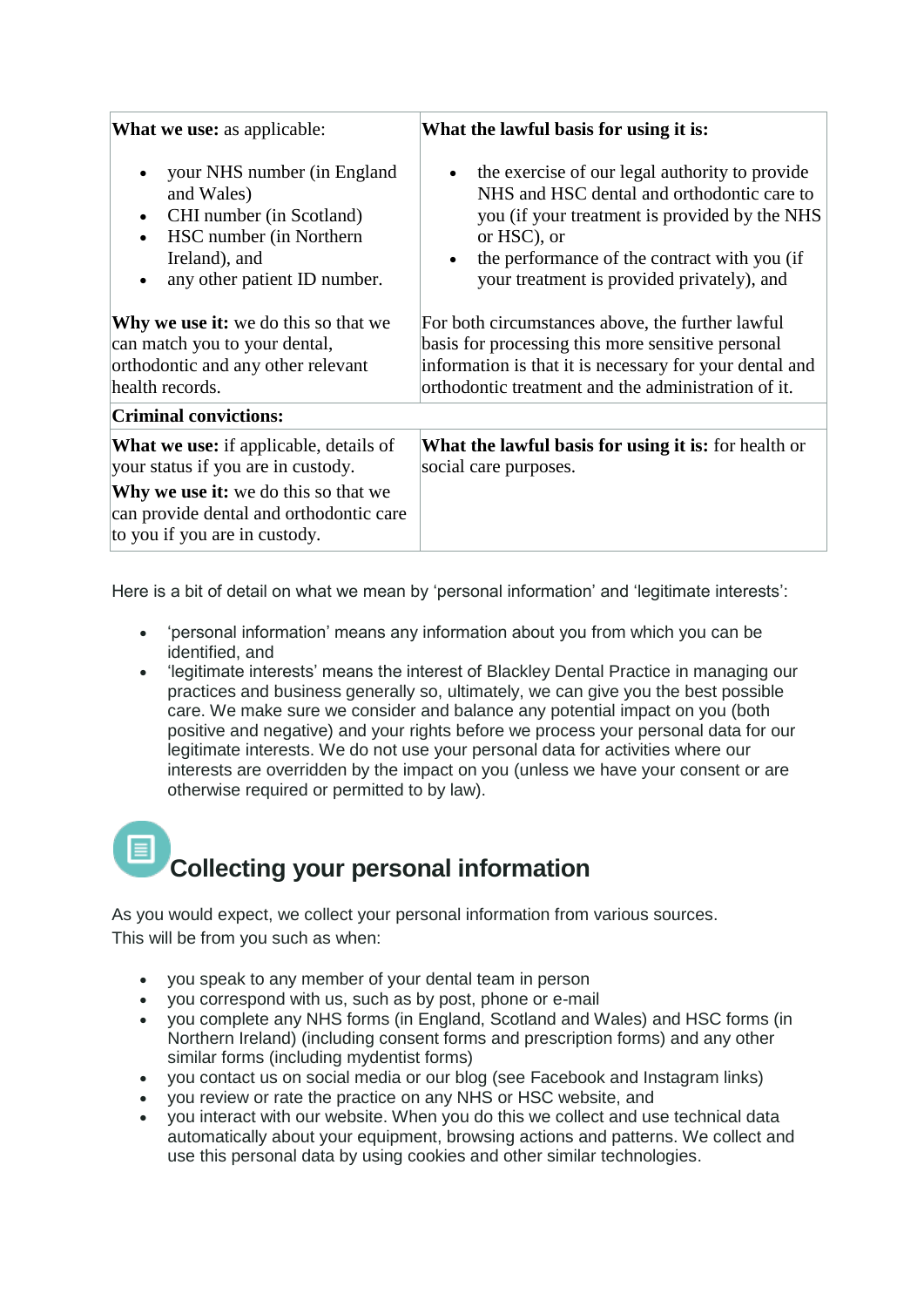

We will only use your personal information when the law allows us to.

# **Failing to give us your personal information**

Please bear in mind that if you don't give us certain key personal information we won't be able to offer you most of our products and services, including our dental services. In some cases this means that we may have to cancel a product or service you have with us but we will notify you if this is the case at the time.

### **NEW Changing why we use your personal information**

We only use your personal information for the purposes for which we collected it, unless:

- we reasonably consider that we need to use it for another reason, and
- that reason is compatible with the original purpose.

If we need to use your personal data for in this way, we will:

- notify you, and
- explain the legal basis which allows us to do this.

Please note that we may process your personal data without your knowledge or consent, in compliance with the above rules, where this is required or permitted by law, such as where we are obliged to help the police in any criminal investigation.



Our duty to share your personal information can often be as important as our duty to protect and secure it from harm. When we share your information, we do this to make sure that you receive the best possible care from our dental team at Blackley Dental Surgery. We will share your personal information with our trusted partners where:

- required by law, such as where:
	- o we have a duty to share your information for your direct care, or
	- $\circ$  we have to share your information with the police or other enforcement, regulatory of government entity (bear in mind that we assess such requests on a case-by-case basis and always take your privacy into consideration when doing so)
- required by a court order
- you have explicitly consented to us doing so, such as where you have agreed to participate in a clinical trial or research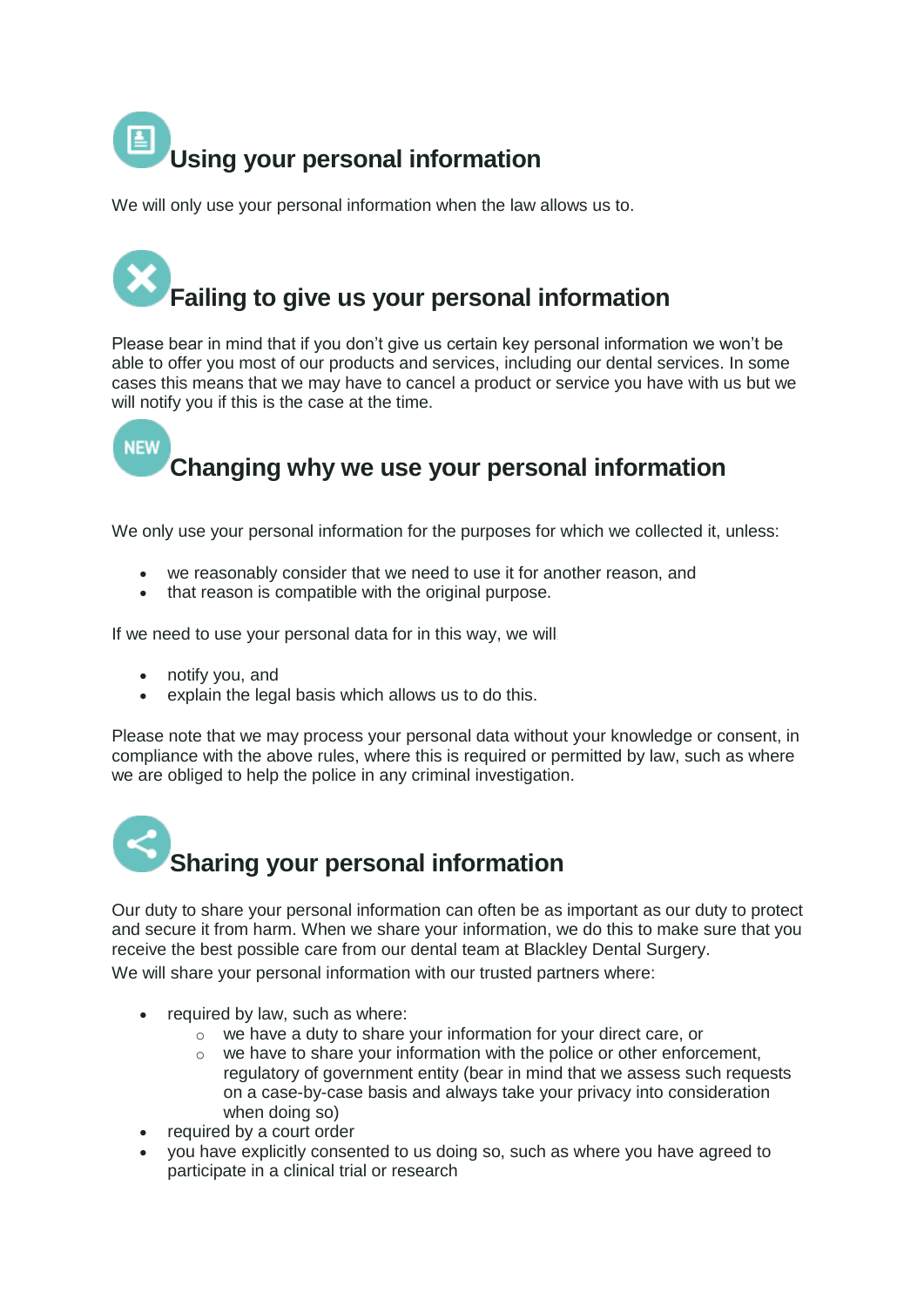• we have another legitimate interest in doing so, such as when we have to contact our bank to process your debit or credit card payments

The people or entities we share your personal information with include, where applicable:

- your next of kin, such as in an emergency
- your parent, guardian, carer or representative, such as if they have responsibility for looking after you or your oral healthcare
- healthcare providers, such as any other NHS entities (in England, Scotland and Wales) or HSC entities (in Northern Ireland). This includes entities such as NHS Digital and:
	- o in England and Wales, the NHS Business Services Authority (NHSBSA). The NHSBSA also shares your information with other people or entities, such as to prevent and detect fraud and mistakes and to make sure that they deliver NHS services to you in an efficient and effective way. You agree to this sharing when you sign the dental treatment form (FP17 form)
	- o in Scotland, NHS National Services Scotland (also known as the 'Common Services Agency'). NHS National Services Scotland also shares your information with other people or entities, such as to make sure you have a valid claim for any benefit claim or exemption and to prevent, detect and investigate crime. You agree to this sharing when you sign the dental treatment form (GP17 form)
	- $\circ$  in Northern Ireland, the Business Services Organisation. The Business Services Organisation also shares your information with other people or entities, such as to make sure you have a valid claim for any benefit claim or exemption and to prevent, detect and investigate fraud and incorrectness. You agree to this sharing when you sign the dental treatment form (HS45PR form)
- other dentists
- other orthodontists
- other healthcare workers such as GPs and pharmacists
- dental and orthodontic laboratories
- emergency services, including the police, fire service and ambulance services
- local authorities, including social services
- schools
- translators or interpreters, such as if you need help using our products and services
- government bodies (this includes the Department of Health and Social Care and the Department of Work and Pensions in England and any similar departments in the devolved administrations of Scotland, Wales and Northern Ireland and any agencies of such departments), such as when we need to prevent, detect and investigate fraud and errors
- ombudsmen, such as the Parliamentary and Health Ombudsman (in England), Scottish Public Services Ombudsman, Public Services Ombudsman for Wales or Northern Ireland Public Services Ombudsman
- health and social care regulators, such as the Care Quality Commission (CQC)(in England), Healthcare Improvement Scotland, Health Inspectorate Wales (HIW)(Arolygiaeth Gofal Iechyd Cymru) and the Regulation and Quality Improvement Authority (RQIA)(in Northern Ireland)
- Information Commissioner's Office (ICO)
- HM Revenue & Customs, such as when we need to prevent, detect and investigate fraud and errors
- banks (known as merchant services providers), such as when they process any debit or credit card payments that you make to us
- credit reference agencies, such as when we do a credit search on you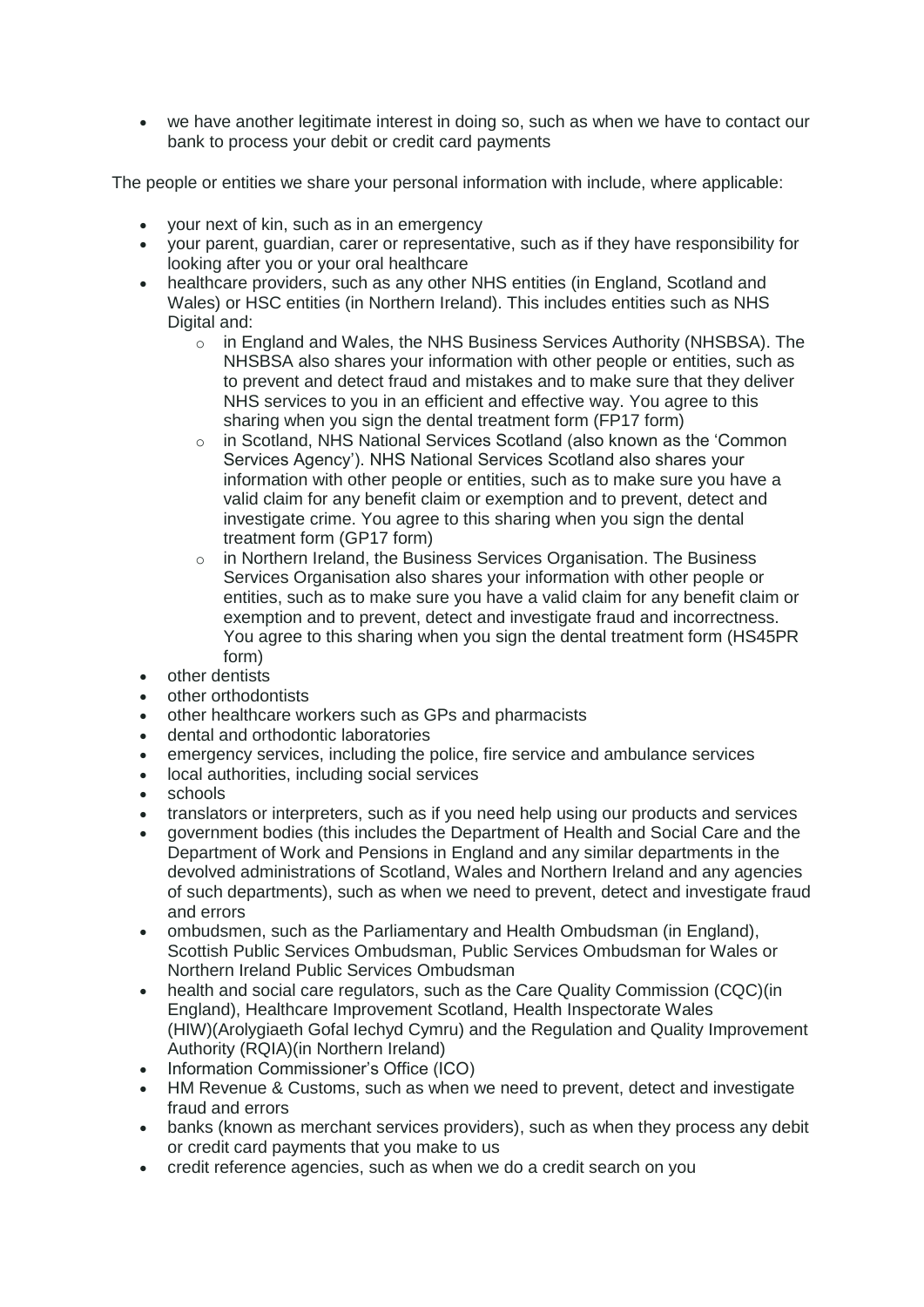- debt recovery services providers, such as when we seek to recover any debts from you
- any professionals advising us or you, such as any lawyers
- our IT providers, such as when they support our website and other business systems
- any providers of postal and delivery services such as the Post Office or DHL
- any third party who buys us or a member of the mydentist group or substantially all of our assets

If we need to share your personal information, we follow best practice such as the ICO's *[Data Sharing Code of Practice](https://ico.org.uk/media/for-organisations/documents/1068/data_sharing_code_of_practice.pdf)*.

We also follow any other guidance when it applies to us such as:

• *[NHS England Information Sharing Policy](https://www.england.nhs.uk/wp-content/uploads/2016/12/information-sharing-policy-v2-1.pdf)* and

We require these third parties to respect the security of your personal information and to treat it carefully in accordance with the law.

We do not allow our third-party service providers to use your personal information for their own purposes. We only permit them to process your personal information:

- for specified purposes, and
- in accordance with our instructions.

We will, where necessary, share your personal information with other third parties, for example in the context of the possible sale or restructuring of the business.

We will also, where necessary, need to share your personal information with a regulator (such as the General Dental Council (GDC) or any health and social care regulator) or to otherwise comply with the law.

### **Social media**

We love social media and chatting with you there, whether it be on Facebook, Instagram, any NHS or HSC website.

Don't forget, however, that everybody can see everything you do there (our sites are public) so if you want us to keep your information private, please don't put anything on these sites which you or your loved ones would like to keep private, whether now or in the future.

We will always try to respond to you using another more private medium such as e-mail or phone, where appropriate.

### **Transferring your personal information outside of the EEA**

The future of much of your dental and orthodontic care is digital. This is why the NHS (in England, Wales and Scotland) and HSC (in Northern Ireland) encourage us to take full advantage of cloud-based technologies when looking after your dental and orthodontic health.

Using the cloud has many benefits. It means we can do things like transfer your personal information to other people or entities in a safer and more secure way than, say, using e-mail (see the 'Sharing your personal information' section).

When we use the cloud your personal information is sent to, and stored on, computers which aren't physically located in Blackley Dental Surgery. The majority of our cloud-based services are based in the European Economic Area (EEA) so your personal information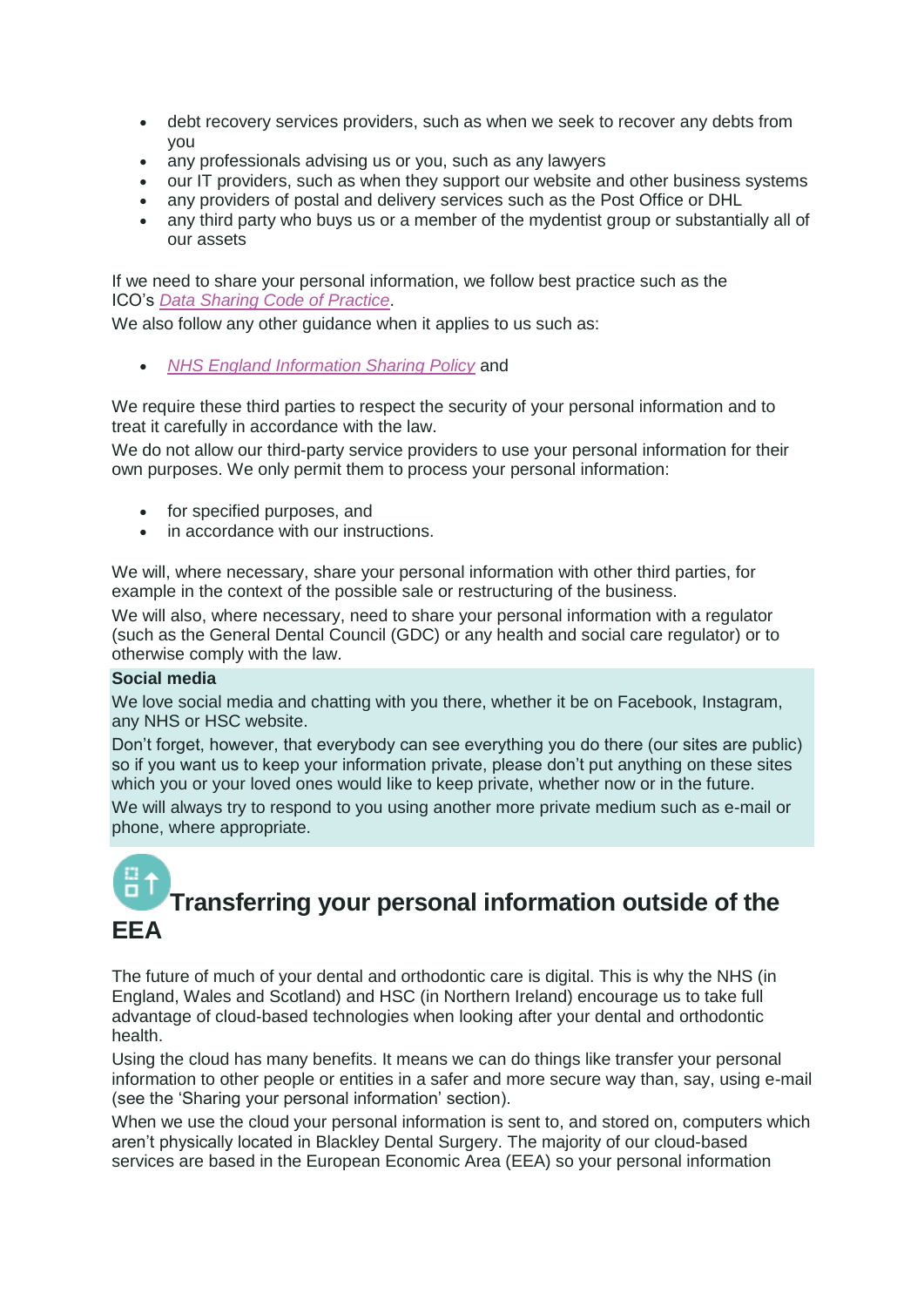stays in the EEA. (The EEA includes all of the countries of the European Union (EU), including the UK, together with Iceland, Liechtenstein and Norway).

# **Securing and protecting your personal information**

Your personal information deserves the greatest protection and security. This is why we have put in place appropriate security measures to prevent it from being accidentally lost, used or accessed in an unauthorised way, altered or disclosed.

In addition, we limit access to your personal information to those employees, agents, contractors and other third parties who have a business need to know. They will only process your personal information on our instructions and they are subject to a duty of confidentiality to us. Details of these measures can be obtained from our Data Protection Officer (see the 'Data Protection Officer' section).

We have put in place extensive procedures to deal with any suspected security breach which involves personal information and we will let you and any applicable regulator know of a suspected breach where we are legally required to do this.

### **The security of your debit or credit card**

When you pay us using your debit or credit card you rightly expect the highest levels of security for your card details. This is why we comply with PCI DSS. (For more details on this, go to: *[What is PCI DSS?](http://www.theukcardsassociation.org.uk/security/What_is_PCI%20DSS.asp)*) This is a worldwide payment card industry data security standard that helps us process your card payments securely and protect you against the misuse of your card information.

### **Keeping your personal information for as long as necessary**

We will only retain your personal information for as long as necessary to fulfil the purposes we collected it for.

We follow guidance from the NHS (in England, Wales and Scotland) and HSC (in Northern Ireland) to work out how long we should keep your personal information.

Where such guidance is unavailable, we work out an appropriate retention period for your personal information by taking into account the:

- 
- amount, nature, and sensitivity of the information<br>• notential risk of harm from unauthorised use or dist • potential risk of harm from unauthorised use or disclosure of the information
- purposes for which we process the information and whether we can achieve those purposes through other means, and
- any applicable legal requirements

Details of our retention periods for some of your personal information, following the guidance set out at the end of this section, are set out below:

| Type of             | Minimum retention period                                                                                                                              |
|---------------------|-------------------------------------------------------------------------------------------------------------------------------------------------------|
| personal            |                                                                                                                                                       |
| information         |                                                                                                                                                       |
| Adult dental<br>and | England and Wales: 10 years after we discharge you from our care or when<br>you were last seen by us. After this time, we review whether we keep your |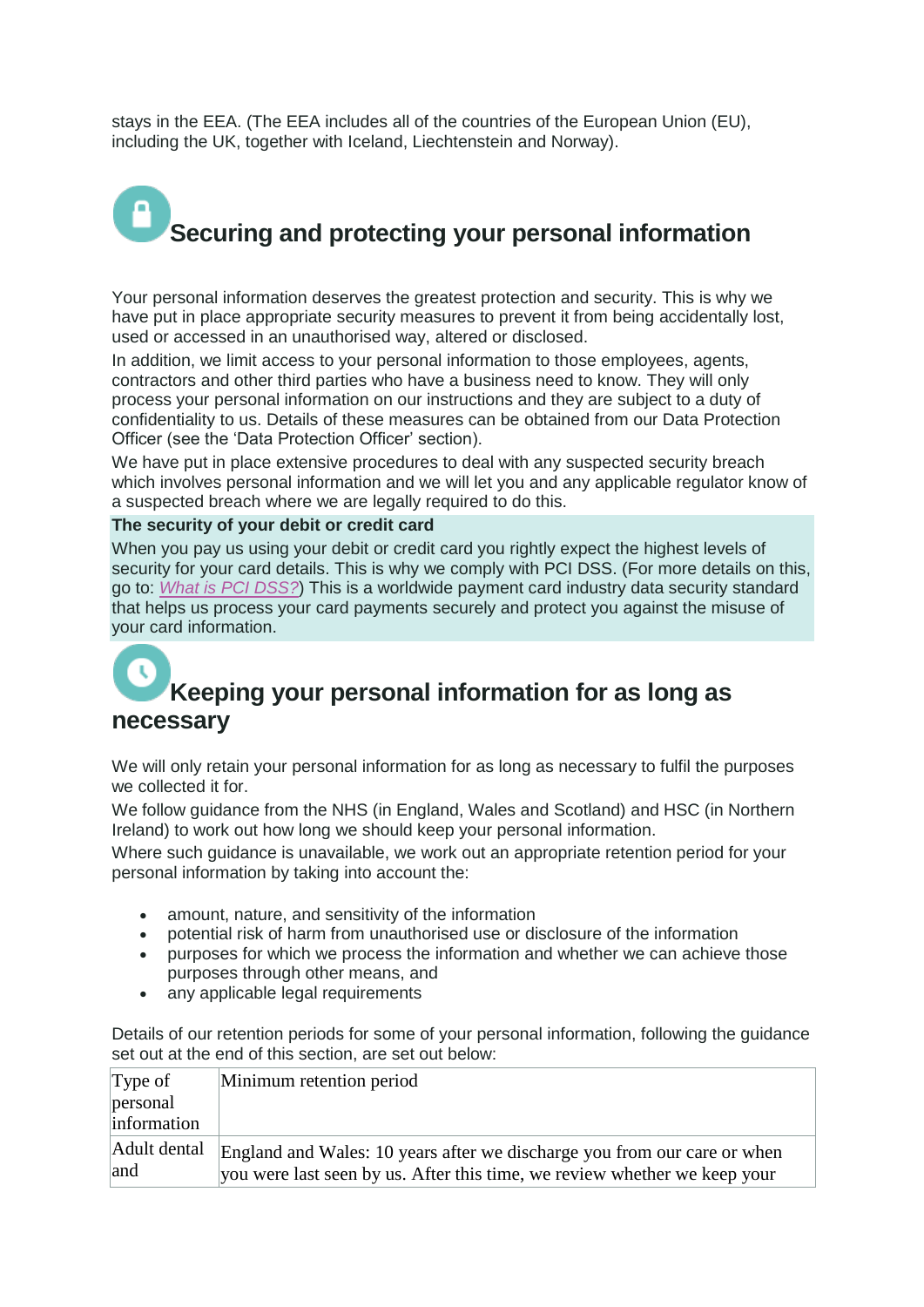| orthodontic<br>records                                       | records and, if appropriate, we destroy them in accordance with mydentist<br>policies.                                                                                                                                                                                                                                                                                                                                                        |
|--------------------------------------------------------------|-----------------------------------------------------------------------------------------------------------------------------------------------------------------------------------------------------------------------------------------------------------------------------------------------------------------------------------------------------------------------------------------------------------------------------------------------|
|                                                              | Scotland and Northern Ireland: it is the same as England and Wales above<br>except that the relevant retention period is 11 years.                                                                                                                                                                                                                                                                                                            |
| Child dental<br>and<br>orthodontic<br>records                | England and Wales: Until your 25th birthday, or if you were 17 at the<br>conclusion of the treatment, until your 26th birthday. After this time, we<br>review whether we keep your records and, if appropriate, we destroy them in<br>accordance with our policies.<br>Scotland: it is the same as England and Wales above except that the relevant<br>retention period is 11 years, or up to your 25th birthday, whichever is the<br>longer. |
|                                                              | Northern Ireland: it is the same as England and Wales above except that the<br>retention period is until your 25th birthday, or if you were 17 at the conclusion<br>of the treatment, until your 26th birthday or 11 years after the date of the last<br>entry on your records, if longer (or eight years after death if death occurred<br>before 18th birthday).                                                                             |
| Requests<br>when you ask                                     | <b>England and Wales:</b>                                                                                                                                                                                                                                                                                                                                                                                                                     |
| for access to<br>your personal<br>information<br>and similar | 3 years after we have dealt with your request, or<br>6 years after we have dealt with your request where you have appealed<br>it                                                                                                                                                                                                                                                                                                              |
| requests (see<br>the                                         | Scotland:                                                                                                                                                                                                                                                                                                                                                                                                                                     |
| 'exercising<br>your rights'<br>section)                      | 40 working days after we have dealt with your request<br>6 months after we have dealt with your request where you have<br>$\bullet$<br>appealed it                                                                                                                                                                                                                                                                                            |
|                                                              | Northern Ireland: 3 years after we have dealt with your request                                                                                                                                                                                                                                                                                                                                                                               |
| <b>CCTV</b>                                                  | Blackley Dental Surgery's policy is to keep any images for no longer than 28<br>days from the date of recording unless:                                                                                                                                                                                                                                                                                                                       |
|                                                              | they are required for:<br>evidential purposes<br>$\circ$<br>the investigation of crime, or<br>$\circ$<br>otherwise required by law                                                                                                                                                                                                                                                                                                            |

For details of the retention periods for any other types of records:

- in England, go to the *[Records Management Code of Practice for Health and Social](https://digital.nhs.uk/records-management-code-of-practice-for-health-and-social-care-2016)  [Care 2016](https://digital.nhs.uk/records-management-code-of-practice-for-health-and-social-care-2016)*
- in Scotland, go to the *[Scottish Government records management: NHS code of](http://www.gov.scot/Publications/2012/01/10143104/0)  [practice \(Scotland\)](http://www.gov.scot/Publications/2012/01/10143104/0)*
- in Wales, go to the *[Governance](http://www.wales.nhs.uk/governance-emanual/home) e-manual* (Welsh: *[e-Lawlyfr Llywodraethu](http://www.wales.nhs.uk/governance-emanual/hafan)*) which refers to the *[Records Management Code of Practice for Health and Social Care 2016](https://digital.nhs.uk/records-management-code-of-practice-for-health-and-social-care-2016)*, and
- in Northern Ireland, go to the *[Good Management Good Records](https://www.health-ni.gov.uk/topics/good-management-good-records)* document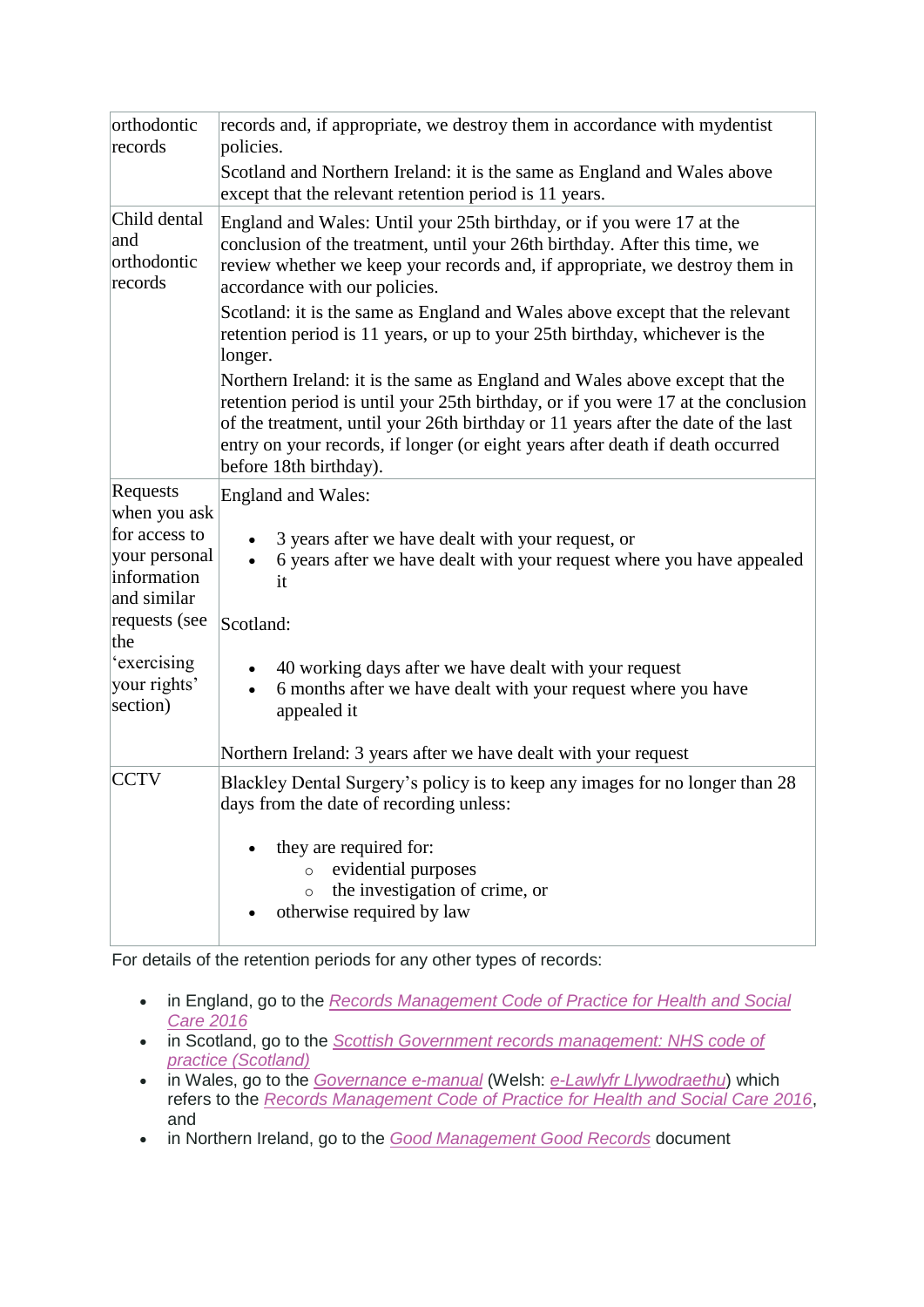In some circumstances we will anonymise your personal information (so that it can no longer be associated with you) for research or statistical purposes in which case we can use this information indefinitely without further notice to you.

## **Keeping your personal information up to date**

It is important that the personal information we hold about you is accurate and current. If you want to tell us about any changes please use our contact us button at the top of this page. Alternatively, you can contact us as follows:

- call the practice
- speak with a member of the dental team in person, or
- e-mail blackleydentist@gmail.com

## **Exercising your legal rights**

By law you have many rights over your personal information. Bear in mind that in some circumstances some of these rights may not apply to you.

| <b>Right to be informed:</b>                                                                                                                                                  |                                                                                                                                                                                                                                                                                                                                                                            |  |
|-------------------------------------------------------------------------------------------------------------------------------------------------------------------------------|----------------------------------------------------------------------------------------------------------------------------------------------------------------------------------------------------------------------------------------------------------------------------------------------------------------------------------------------------------------------------|--|
| <b>What is the right?</b> It is<br>a right for you to be<br>informed about how we<br>collect and use your<br>personal information                                             | <b>What does this mean to you?</b> These details are given to you:<br>when we collect your personal information, and<br>within a reasonable period of collecting your personal<br>information (and no later than one month after this) where<br>you have not given us your personal information personally.<br>This information is also set out in detail on this webpage. |  |
| <b>Right of access:</b>                                                                                                                                                       |                                                                                                                                                                                                                                                                                                                                                                            |  |
| <b>What is the right?</b> It is<br>a right for you ask for<br>access to your personal<br>information. This is<br>commonly known as a<br>'subject access request'<br>or 'SAR'. | <b>What does this mean to you?</b> You can receive a copy of the<br>personal information we hold about you and check that we are<br>collecting and using it properly.                                                                                                                                                                                                      |  |
| <b>Right to rectification:</b>                                                                                                                                                |                                                                                                                                                                                                                                                                                                                                                                            |  |
| <b>What is the right?</b> It is<br>a right for you ask for<br>the correction of your<br>personal information.                                                                 | What does this mean to you? You can correct any incomplete or<br>inaccurate information we hold about you. However, this doesn't<br>usually extend to an opinion from your dentist or orthodontist where<br>the information recorded accurately represents an opinion given at<br>the time.                                                                                |  |
| <b>Right to erasure:</b>                                                                                                                                                      |                                                                                                                                                                                                                                                                                                                                                                            |  |
| <b>What is the right?</b> It is                                                                                                                                               | What does this mean to you? You can ask us to delete or remove                                                                                                                                                                                                                                                                                                             |  |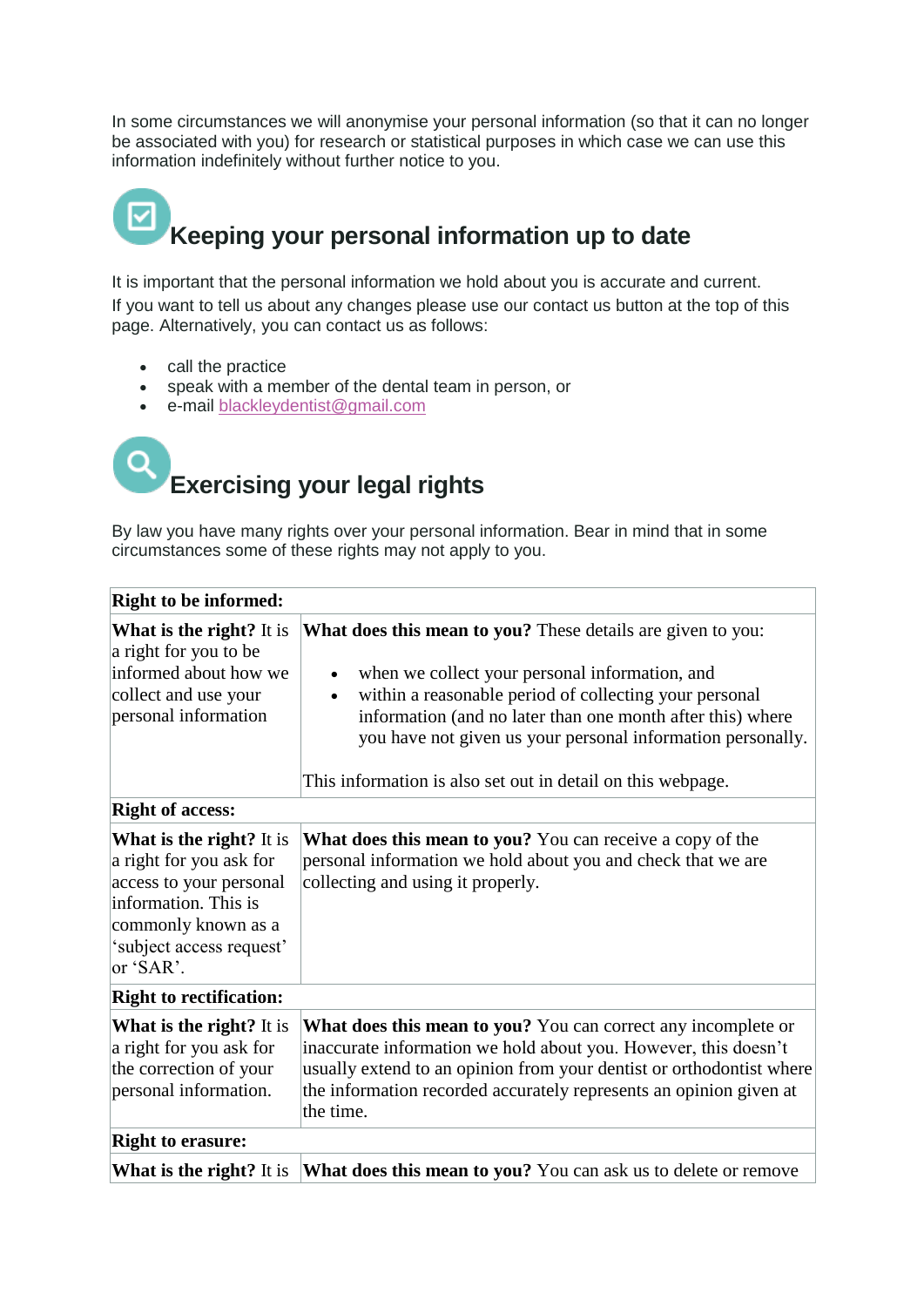| a right for you ask for<br>the erasure of your<br>personal information.<br>This is also known as<br>the 'right to be<br>forgotten'.                                                                                                                                                        | apply in these circumstances.                                                                                                                                                                                                                                                                                                                                                                         | certain personal information where there is no good reason for us to<br>continue to process it. However, we typically have a very good<br>reason for collecting and using your personal data when providing<br>your dental or orthodontic care so the 'right to be forgotten' doesn't |  |  |
|--------------------------------------------------------------------------------------------------------------------------------------------------------------------------------------------------------------------------------------------------------------------------------------------|-------------------------------------------------------------------------------------------------------------------------------------------------------------------------------------------------------------------------------------------------------------------------------------------------------------------------------------------------------------------------------------------------------|---------------------------------------------------------------------------------------------------------------------------------------------------------------------------------------------------------------------------------------------------------------------------------------|--|--|
| <b>Right to restrict processing:</b>                                                                                                                                                                                                                                                       |                                                                                                                                                                                                                                                                                                                                                                                                       |                                                                                                                                                                                                                                                                                       |  |  |
| <b>What is the right?</b> It is<br>a right for you ask for<br>the erasure of your<br>personal information.                                                                                                                                                                                 | What does this mean to you? You can ask us to suspend the<br>collection and use of your personal information, for example if you<br>want us to establish its accuracy or the reason for us collecting and<br>using it.                                                                                                                                                                                |                                                                                                                                                                                                                                                                                       |  |  |
| <b>Right to data portability:</b>                                                                                                                                                                                                                                                          |                                                                                                                                                                                                                                                                                                                                                                                                       |                                                                                                                                                                                                                                                                                       |  |  |
| <b>What is the right?</b> It is<br>a right for you ask for<br>the erasure of your<br>personal information.                                                                                                                                                                                 | What does this mean to you? You can ask for the transfer of your<br>personal information to another party in certain circumstances<br>although bear in mind that this right does not apply to your dental or<br>orthodontic records in the context of any treatment you received<br>under the NHS (in England, Scotland and Wales) and HSC (in<br>Northern Ireland).                                  |                                                                                                                                                                                                                                                                                       |  |  |
| <b>Right to object:</b>                                                                                                                                                                                                                                                                    |                                                                                                                                                                                                                                                                                                                                                                                                       |                                                                                                                                                                                                                                                                                       |  |  |
| What is the right? It is<br>a right for you to object<br>to the collection and use<br>of your personal<br>information.                                                                                                                                                                     | What does this mean to you? Where:<br>we are relying on a legitimate interest (or those of a third<br>party) to collect and use your personal information, and<br>there is something about your particular situation which<br>makes you want to object to processing on this ground<br>(because you feel it impacts on your fundamental rights and<br>freedoms),<br>you can object to the processing. |                                                                                                                                                                                                                                                                                       |  |  |
| Rights related to automated decision-making including profiling:                                                                                                                                                                                                                           |                                                                                                                                                                                                                                                                                                                                                                                                       |                                                                                                                                                                                                                                                                                       |  |  |
| <b>What is the right?</b> It is a right for you<br>to, among other things, request human<br>intervention or challenge a decision<br>where any automated individual<br>decision-making is used (where a<br>decision is made solely by automated<br>means without any human<br>involvement). |                                                                                                                                                                                                                                                                                                                                                                                                       | What does this mean to you? mydentist does not<br>use any automated decision making technology in its<br>dental and orthodontic care. Therefore, this right does<br>not apply.                                                                                                        |  |  |
| <b>Rights under the Access to Medical Records Act 1990:</b>                                                                                                                                                                                                                                |                                                                                                                                                                                                                                                                                                                                                                                                       |                                                                                                                                                                                                                                                                                       |  |  |
| <b>What is the right?</b> If you are:<br>a personal representative ( <i>i.e.</i> the<br>executor or administrator of the<br>deceased person's estate), or<br>have a claim resulting from the                                                                                               |                                                                                                                                                                                                                                                                                                                                                                                                       | What does this mean to you? You can apply in<br>writing to the record holder of the deceased<br>individual's dental or orthodontic records records<br>under the above Act. We can let you know who the<br>record holder you need to contact is.                                       |  |  |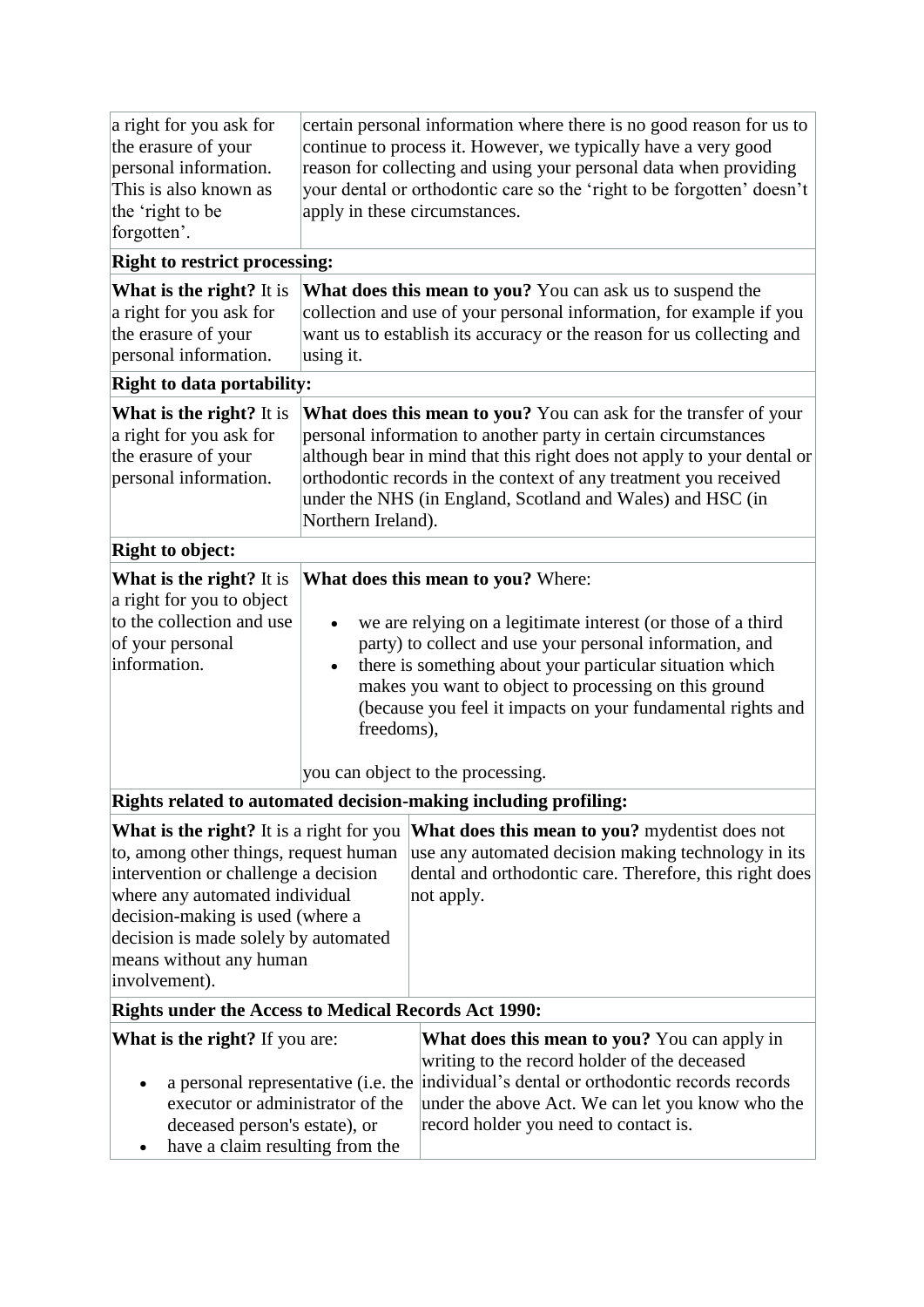| death of an individual,                                               |  |
|-----------------------------------------------------------------------|--|
| you can apply to see a deceased<br>individual's dental or orthodontic |  |
| records.                                                              |  |

If you want to do any of these things please use our contact us button at the top of this page. Alternatively, you can contact us as follows:

- call the practice
- speak with a member of the dental team in person, or
- e-mail blackleydentist@gmail.com

In almost all circumstances you do not have to pay a fee to access your personal information or to exercise any of the other rights. However, we may charge a reasonable fee if your request is clearly unfounded, repetitive or excessive. Alternatively, we may refuse to comply with your request in these circumstances.

We may need to request specific information from you to help us confirm your identity and ensure your right to access your personal information (or to exercise any of your other rights). This is a security measure to ensure that personal information is not disclosed to any person who has no right to receive it.

We may also contact you to ask you for further information in relation to your request to speed up our response.

We try to respond to all legitimate requests:

- within one month, and
- within 21 days for any subject access requests made in respect of any NHS or HSC treatment.

Occasionally it may take us longer than this if your request is particularly complex or you have made a number of requests. In this case, we will:

- notify you, and
- keep you updated.

### **Your Data Matters: How can I learn more about protecting my information?**

If you want detailed information on your rights, protecting your information, and what the Information Commissioner's Office (ICO) does and how it can help you protect your information, go to: *[https://ico.org.uk/yourdatamatters](https://ico.org.uk/)*. The ICO is the UK's independent body which upholds information rights.



Not all cookies are bad! Most websites you visit, use cookies to improve how the website works by letting that website 'remember' you, either for the duration of your visit (using a 'session cookie') or for repeat visits (using a 'persistent cookie'). For more details, go to our *[Cookie policy](https://www.mydentist.co.uk/customer-services/cookie-policy)*.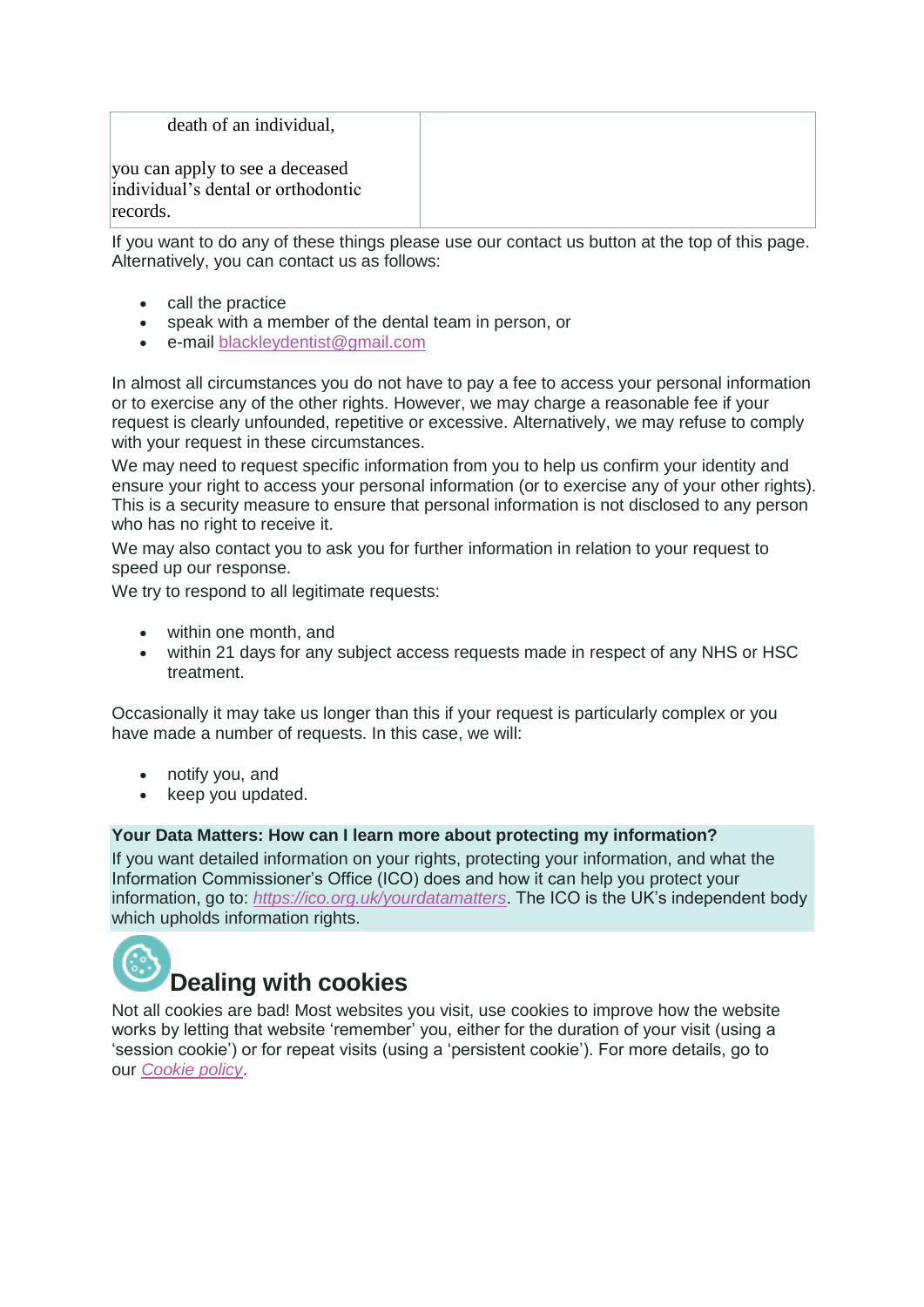# **Exercising your right to withdraw consent**

In certain limited circumstances, you have the right to withdraw your consent to the collection and use of your data. This is not the same, however, as giving or withdrawing your consent to dental treatment.

If you want to do this, please use our contact us button at the top of this page. Alternatively, you can contact us as follows:

- call the practice
- speak with a member of the dental, or
- e-mail blackleydentist@gmail.com

### **How the NHS uses your information**

Whenever you use a health or care service, such as visiting one of our dental or orthodontic practices, important information about you is collected in a patient record for that service. Collecting this information helps to ensure you get the best possible care and treatment. The information collected about you when you use these services can also be used and provided to other organisations for purposes beyond your individual care, for instance to help with:

- improving the quality and standards of care provided
- research into the development of new treatments
- preventing illness and diseases
- monitoring safety, and
- planning services.

This may only take place when there is a clear legal basis to use this information. All these uses help to provide better health and care for you, your family and future generations. Confidential patient information about your health and care is only used like this where allowed by law.

Most of the time, anonymised data is used for research and planning so that you cannot be identified in which case your confidential patient information isn't needed.

You have a choice about whether you want your confidential patient information to be used in this way. If you are happy with this use of information you do not need to do anything. If you do choose to opt-out your confidential patient information will still be used to support your individual care.

To find out more or to register your choice to opt out, please visit [www.nhs.uk/your-nhs-data](http://www.nhs.uk/your-nhs-data-matters)[matters.](http://www.nhs.uk/your-nhs-data-matters)

*You can also find out more about how patient information is used at: <https://www.hra.nhs.uk/information-about-patients/> (which covers health and care research);* 

*and <https://understandingpatientdata.org.uk/what-you-need-know> (which covers how and why patient information is used, the safeguards and how decisions are made)*

You can change your mind about your choice at any time.

Data being used or shared for purposes beyond individual care does not include your data being shared with insurance companies or used for marketing purposes and data would only be used in this way with your specific agreement.